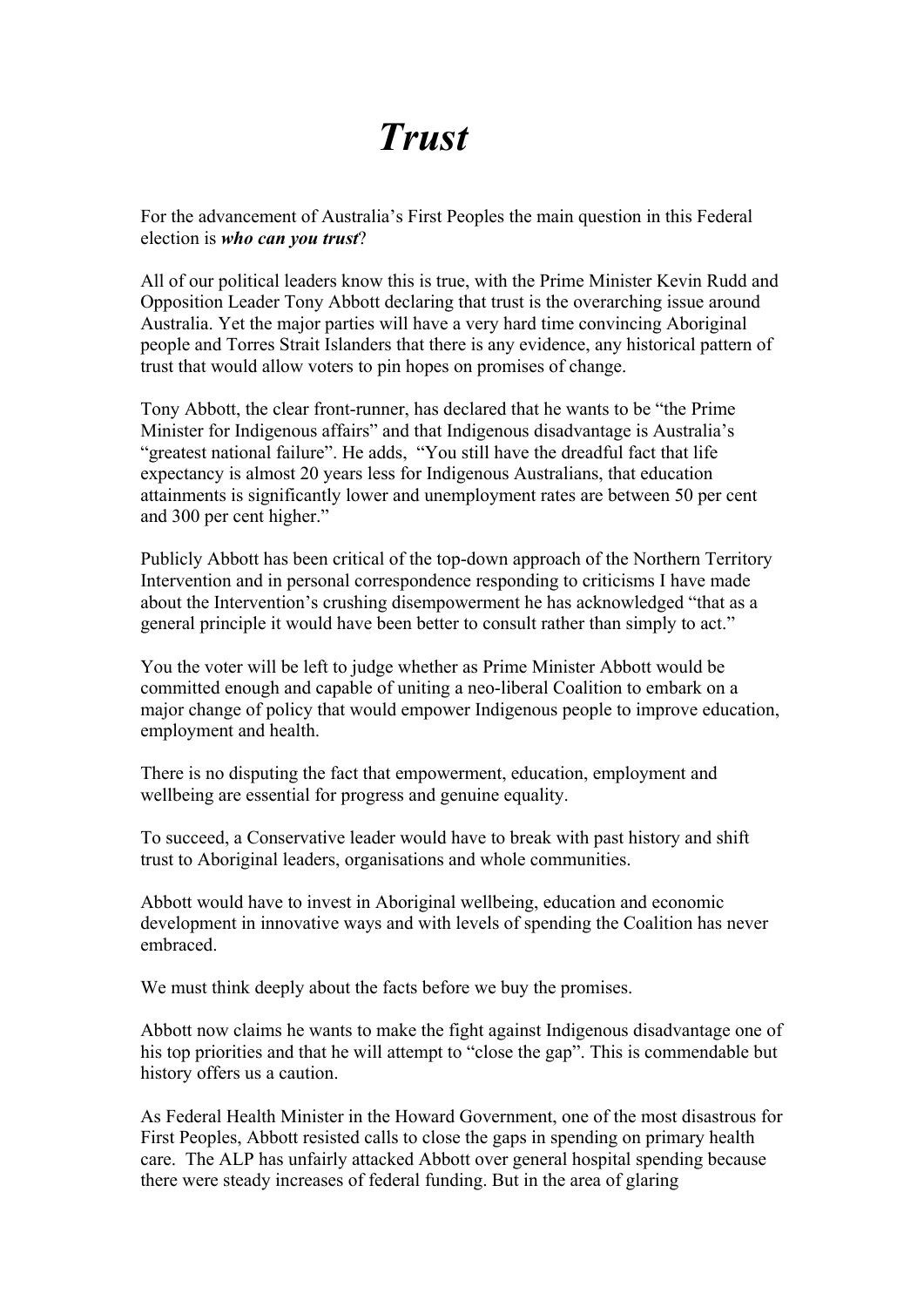disadvantage, primary health care for Indigenous Australians, Abbott's sheer obstinacy in the past is troubling.

Again, I draw on personal correspondence in which Abbott defended the Howard Government's spending levels and rejected the arguments by an overwhelming majority of health professionals that the then annual shortfall of more than \$420 million dollars in primary health care was the most critical factor in tackling the genuine emergency, the epidemic of chronic illness cutting the heart out of another generation of Aboriginal people.

Abbott also rode along with the federalist horde, overthrowing Aboriginal rights, removing the protection of the Racial Discrimination Act and crushing communities under the Intervention. In fact, it was the Coalition Government that ushered in a new era of Great White Protectors, undermining self-determination and community control.

As a result of many years of ardent mutual courtship between Tony Abbott, Noel Pearson, Warren Mundine and Marcia Langton we are presented with the would be Prime Minister's much publicised 'conversion' to the creed of these neo-liberal Aboriginal voices.

How would this work? If Abbott anoints himself as the "Prime Minister for Indigenous affairs" with Senator Nigel Scullion as Minister for Indigenous Affairs, would we simply see yet another version of Great White protectors?

It is important to bear in mind that John Howard's highly influential head of the Prime Minister's Department, Professor Peter Shergold, recently wrote that "after two decades the scale of relative disadvantage suffered by Indigenous Australians remained as intractable as ever. I can think of no failure in public policy that has had such profound consequences."

Centralising Indigenous policymaking in Canberra does not guarantee it is effective and may instead maintain the status quo. The telling change will be shaped by the quality of advice coming from Indigenous people and of how well grounded this advice is in the reality of life in Aboriginal communities, urban, regional and remote.

Tony Abbott tells us that if he becomes Prime Minister his advice would come from his good friend, Noel Pearson and a council of advisors put together by Warren Mundine. This set of relationships would not be new either.

Remember in the Howard years there was such an advisory council and Mundine, a former ALP national secretary, was there pushing for commerce, employment and private home ownership in a market-place approach to Aboriginal development.

Noel Pearson's stamp would be on the idea of the Conservatives dragging Labor to a 'radical centre' and agreeing on a new approach to Indigenous development. But Pearson's old mantra about "the right to take responsibility" thinly disguises the ageold political problem.